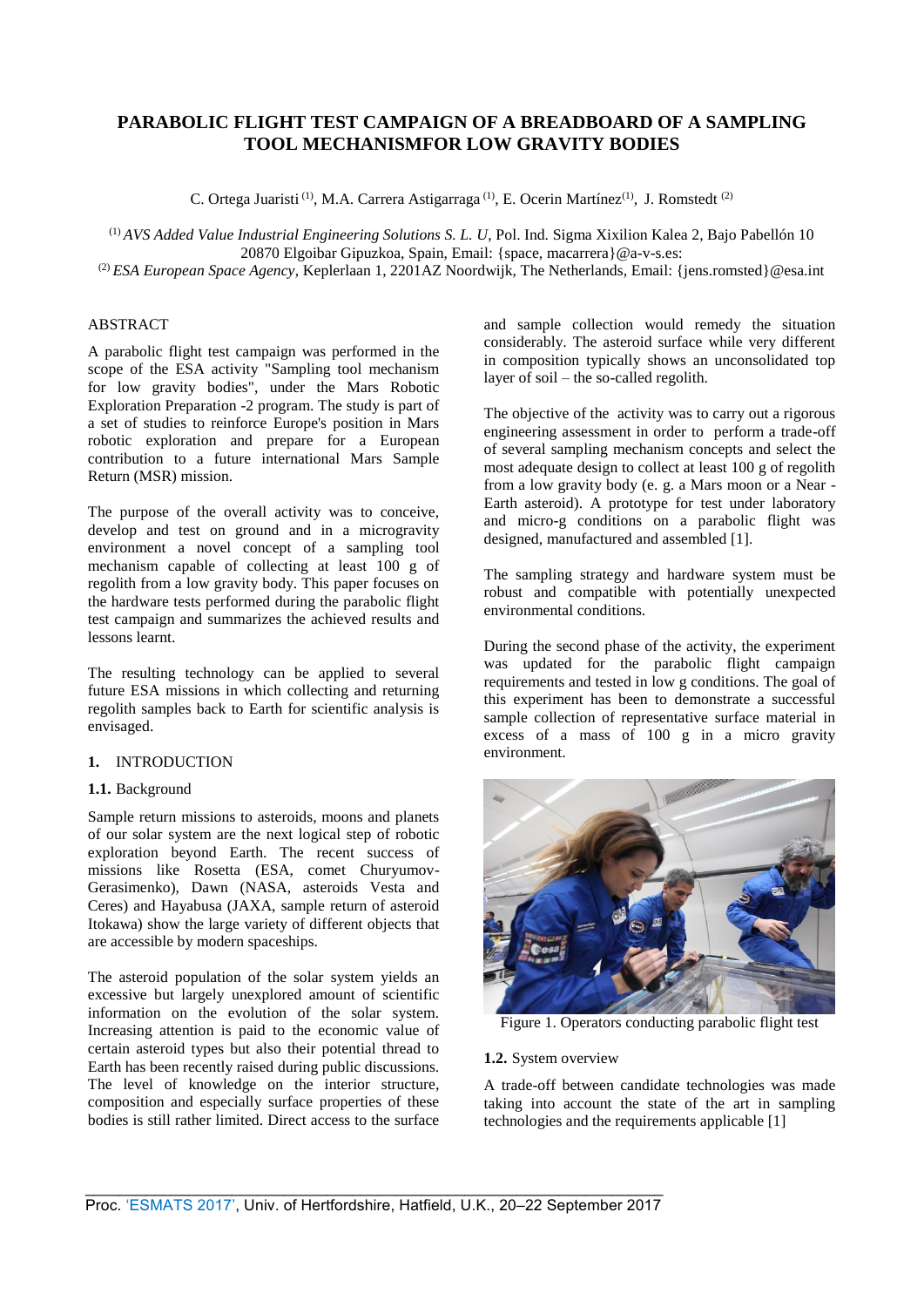As a result of the trade-off done, the brush sampling technology was identified as the most promising technology to collect samples in a low gravity body.

#### **1.3.** Sampling Tool

The sampling tool consists of a brush-wheel mechanism with 3 rollers forming an angle of 120º between each other and actuated by one motor each. When the bristles of the brushes touch the terrain the regolith particles are dragged, lifted and driven into the sample canister, which is placed in the upper-central side of the main structure. The internal geometry of the sample canister and a closing door mechanism prevent the regolith particles to escape the canister.



Figure 2. AVS Sampling Tool Mechanism Breadboard

The brush optimisation was of essential importance for a successful design of the mechanism. One of the advantages of this solution is its versatility, as it can be designed with different type of bristles (different materials, stiffness and number). The distribution of them can be optimised to reach the best performance.

#### **2.** TEST CAMPAIGN

In particular, the goal of this experiment was to demonstrate a successful sample collection of representative surface material in excess of a mass of 100 g in a micro gravity environment. The sampling tool functionality and requirements compliances had been previously validated during a ground test campaign [1]. More than 300 representative test cases from where the parameters related to the actual sampling sequence were identified and reproduced.

The sampling tool and the experiment set-up were adapted from ground to parabolic flight conditions. The test item was a novel design of a rotary brush sampling tool mechanism capable of collecting a sample from a soil reservoir and transfer it into a sample canister for safe storage

## **2.1.** Parabolic Flight test Campaign

The experiment qualified to participate the 64th ESA Parabolic Flight Campaign at Novespace premises in Bordeaux-Merignac (Bordeaux airport) in 2016. The hardware was installed inside the airbus A310 Zero-G owned by Novespace.



Figure 3. Flight trayectory example

The experiment test set up consisted of three individual racks: (1) the motorized sampling tool and the regolith simulant container, (2) command and control station, and (3) storage container for sample canisters. The experiment required 4 operators to conduct the test sequences during the flight campaign.



Figure 4. Experiment rack 1: Motorized sampling tool and regolith simulant container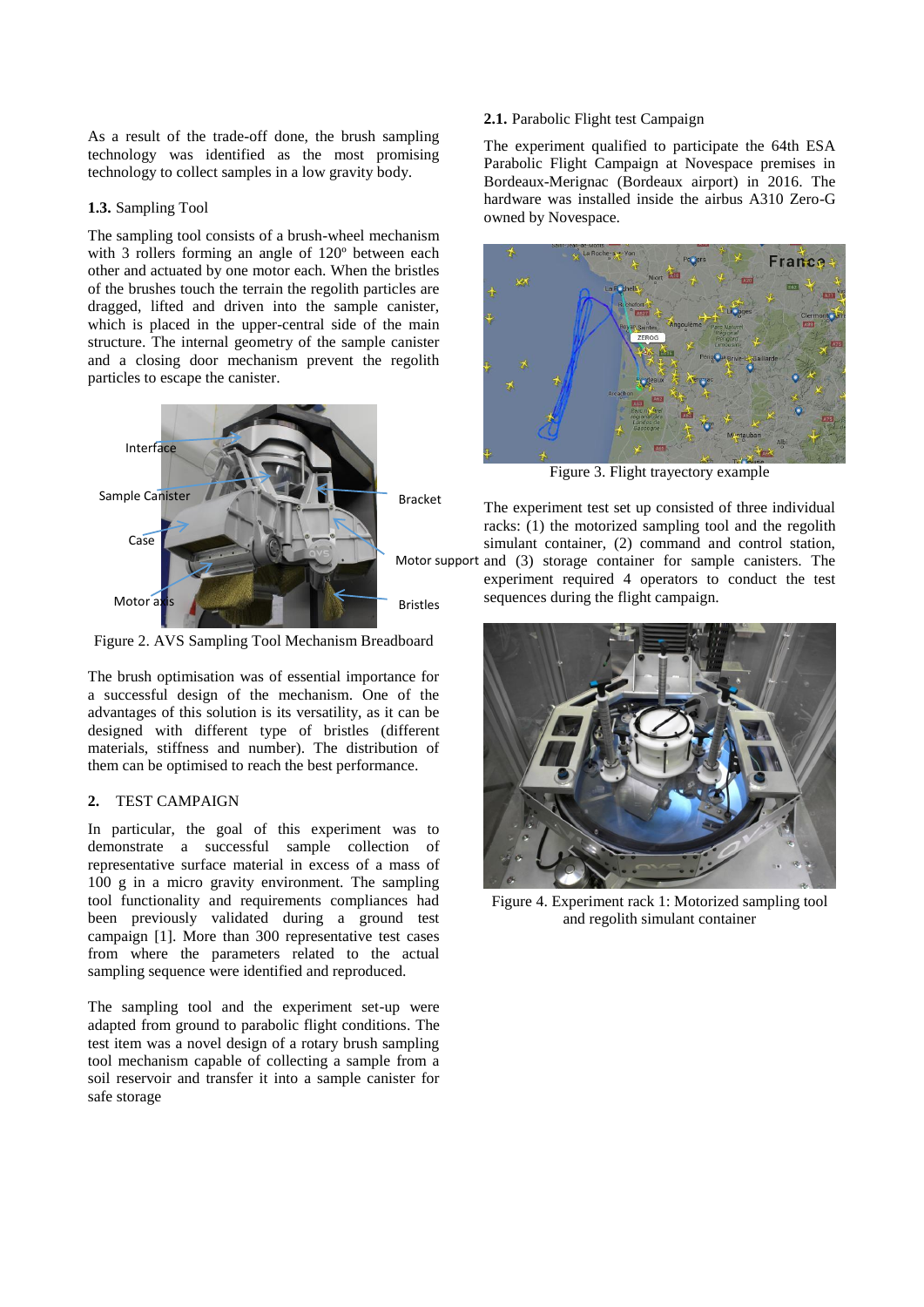

Figure 5. Experiment rack 2: Commend and control station



Figure 6. Experiment rack 3: Storage container for sample canisters.

The campaign consisted of three flight days, with a total of 93 flown parabolas. Typically the microgravity phase during each parabola lasts 22 seconds. In total 54 sampling sequences were executed. It was the first time that this kind of mechanism has been tested in a micro-g environment in Europe.



Figure 7. Experiment on board.

The most critical functions of the mechanism were characterized and operations successfully demonstrated in an environment relevant to a real sample acquisition mission to a small moon or asteroid type of body. Emphasis was given to optimise the sampling efficiency by varying key control parameter like brush velocity, sampling depth and forward motion. The interaction of the mechanism with the soil was analysed to achieve a better understanding of the particle dynamics in a micro-gravity environment.

## **3.** RESULTS

The hardware worked flawless as well as the software control. All planned tests were executed.

The tests show that the flight conditions that can be realised on such a campaign are at the edge of the requirements needed (residual g-forces) thus describing the end of testability.



Figure 8. Example of flight parabola



Figure 9. Example of flight microgravity phase profile

Software design, time reference, soil levelling, load cell measurements, bellow stiffness, control operator manual operation and mainly flight profile fluctuations lead to variability in the experiment execution and a complex data interpretation.

Successful sampling could be demonstrated. Variable flight conditions compromise a fair number of tests but trends of the tool performances are visible. High